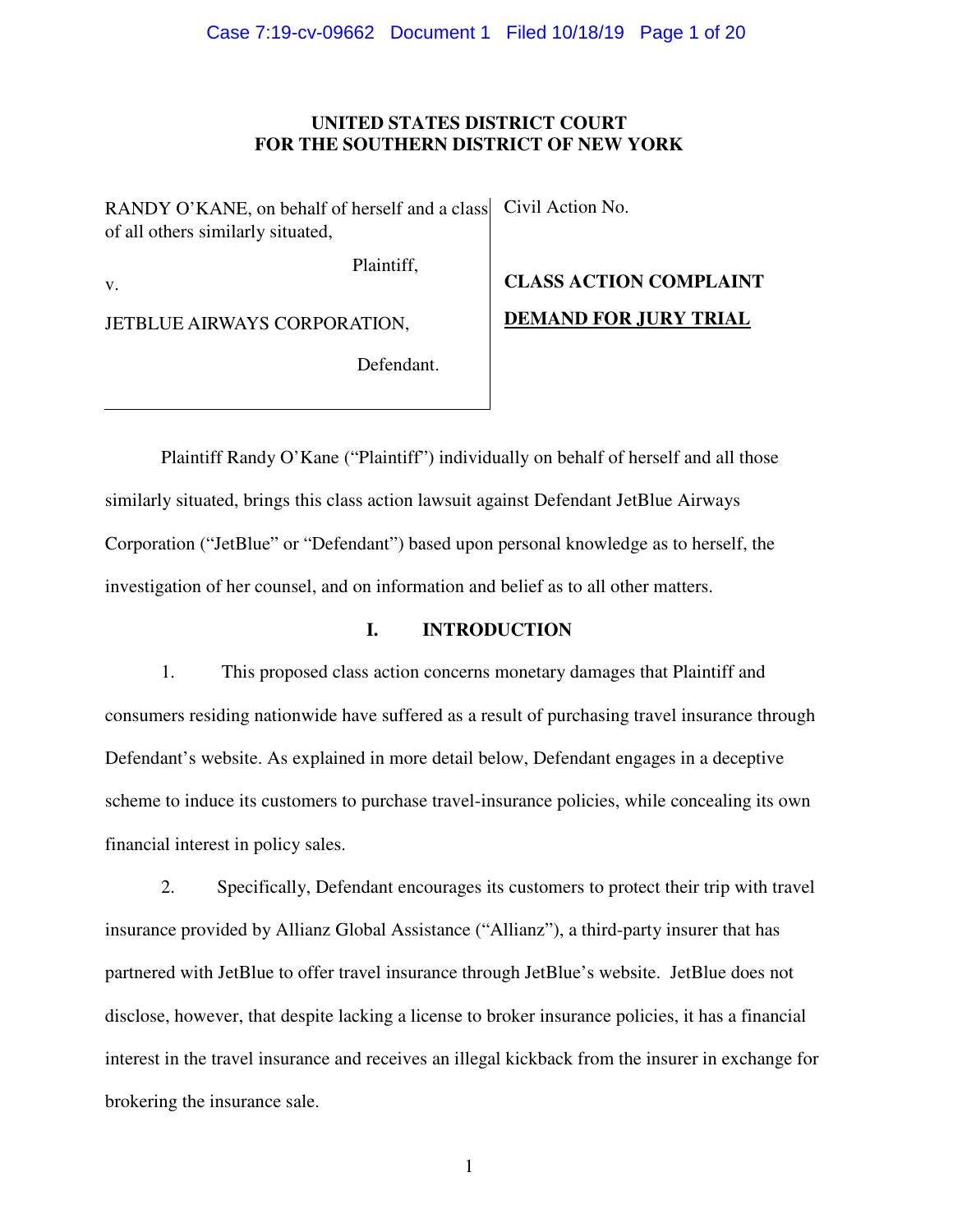## Case 7:19-cv-09662 Document 1 Filed 10/18/19 Page 2 of 20

3. These activities have harmed Plaintiff and the proposed class, as Plaintiff and each member of the proposed class have suffered an out-of-pocket loss through the payment of undisclosed and illegal commission kickbacks. Plaintiff alleges that Defendant's website misled her into paying for the cost of that illegal kickback, and that Defendant is therefore liable for these damages, among other things.

4. In light of the above, Plaintiff brings common law claims for unjust enrichment, fraudulent concealment, and for violations of New York's General Business Law §§ 349 and 350, as alleged herein.

## **II. PARTIES**

5. Plaintiff Randy O'Kane is a resident of Rockland County and citizen of the State of New York. She purchased trip insurance purportedly sold by Allianz, through JetBlue's website at www.jetblue.com. Specifically, in or around October 20, 2016, Plaintiff O'Kane purchased airline tickets for herself and two other individuals through JetBlue's website to travel between Westchester County, New York, and Fort Lauderdale, Florida, in January 2017. At the same time, Plaintiff accepted JetBlue's web offer to purchase Allianz trip insurance, paying \$84.00 for the insurance. At no time during Plaintiff's purchase experience on JetBlue's website did JetBlue advise her that it receives commission profits from each trip-insurance policy sold on its website. On October 20, 2016, Plaintiff received an email from the insurance provider attaching her policy.

6. On February 4, 2015, Plaintiff also purchased airline tickets for herself and one other individual through JetBlue's website to travel between Westchester County, New York, and Fort Lauderdale, Florida, in March and April 2015. At the same time, Plaintiff accepted JetBlue's web offer to purchase Allianz trip insurance, paying \$55.92 for the insurance. At no time during Plaintiff's purchase experience on JetBlue's website did JetBlue advise her that it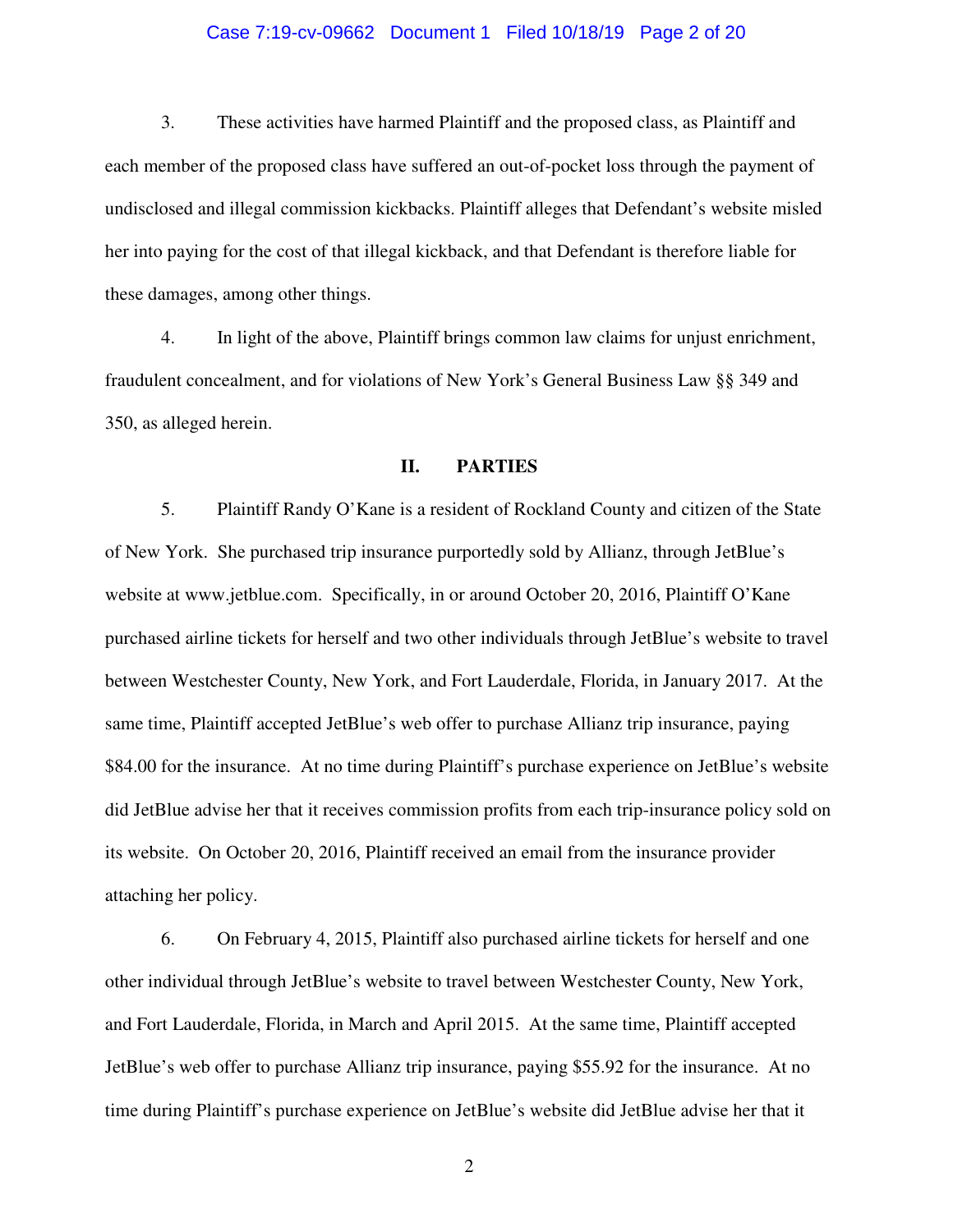## Case 7:19-cv-09662 Document 1 Filed 10/18/19 Page 3 of 20

receives commission profits from each trip-insurance policy sold on its website. On February 4, 2015, Plaintiff received an email from the insurance provider attaching her policy.

7. Defendant JetBlue is a Delaware corporation with its principal place of business in Long Island City, New York. JetBlue is not licensed under any state laws to solicit, negotiate, transact, or effect contracts of insurance.

## **III. JURISDICTION AND VENUE**

8. This Court has jurisdiction over this action pursuant to 28 U.S.C. § 1332(d) because there are more than 100 Class members; the aggregate amount in controversy exceeds \$5,000,000.00, exclusive of interest, fees, and costs; and at least one Class member is a citizen of a state different from at least one Defendant.

9. This Court has personal jurisdiction because Plaintiff and Defendant reside in this state.

10. Venue is proper in this District pursuant to 28 U.S.C. § 1391 because Defendant does business throughout this District, Plaintiff resides in this District, Plaintiff purchased the travel insurance through JetBlue in this District, and because certain acts giving rise to the claims at issue in this Complaint occurred in this District.

## **IV. FACTUAL ALLEGATIONS**

## **A. JetBlue receives illegal kickbacks from the travel insurer that JetBlue promotes on its website.**

11. Travel or trip insurance essentially covers any added costs or lost payments that an individual might incur while on a trip or planning a trip. For example, if a consumer is forced at the last minute to switch or cancel a flight, then travel insurance will cover flight-switching fees or—if necessary—the otherwise-lost cost of the flight.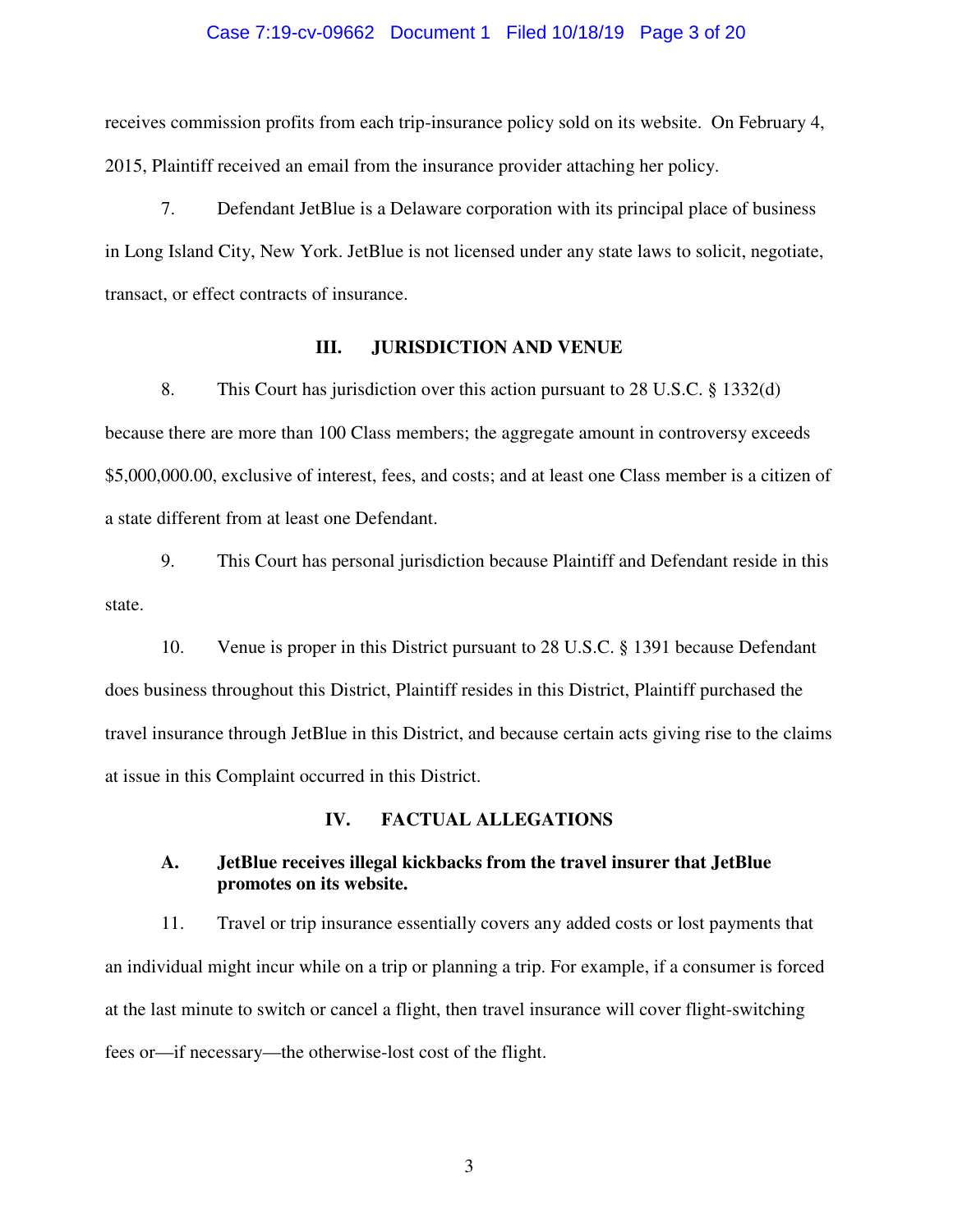## Case 7:19-cv-09662 Document 1 Filed 10/18/19 Page 4 of 20

12. Almost every state in the nation requires insurance agents operating within their borders to be licensed, which allow states to ensure—among other things—that the agent is subject to regulation; that the agent helps bear the cost of that regulation; and that the agent is sufficiently qualified to sell a product as potentially complicated and significant as insurance. Consequently, almost every state in the country forbids unlicensed individuals and entities from acting as insurance brokers or receiving money for insurance brokering. This includes the State of New York. *See, e.g.*, N.Y. INS. LAW § 2102.

13. Despite these prohibitions, transportation companies such as airlines, including Defendant, have come under fire recently for receiving undisclosed, illegal brokerage fees or commissions—i.e., kickbacks—from the travel insurance companies that they promote on their websites. In August 2018, United States Senator Edward J. Markey released a report detailing this practice, which is illegal under state law. In fact, the New York Attorney General's Office has issued an official opinion stating that an insurer may not pay any commission to transportation companies for the sale of travel insurance unless the transportation company is a licensed and appointed insurance agent or broker.<sup>1</sup> The practice is also inequitable because travel insurance is typically only necessary, in the first place, because the airlines themselves have begun charging exorbitant switching and cancelation fees; the insurance that these airlines promote is often significantly inferior to the insurance that's available on the open market (i.e., it offers less coverage and presents significant obstacles to reimbursement); and travel insurance

 $\overline{a}$ 

<sup>&</sup>lt;sup>1</sup> See General Counsel Opinion 4-23-2008 (#1), 2008 WL 2132848 (NY INS BUL) ("May an insurer pay an insurance commission to a cruise line or tour operator that is not a licensed and appointed insurance agent, or a licensed insurance broker? . . . No. An insurer may not pay an insurance commission to a cruise line or tour operator that is not either a licensed and appointed insurance agent, or a licensed insurance broker.").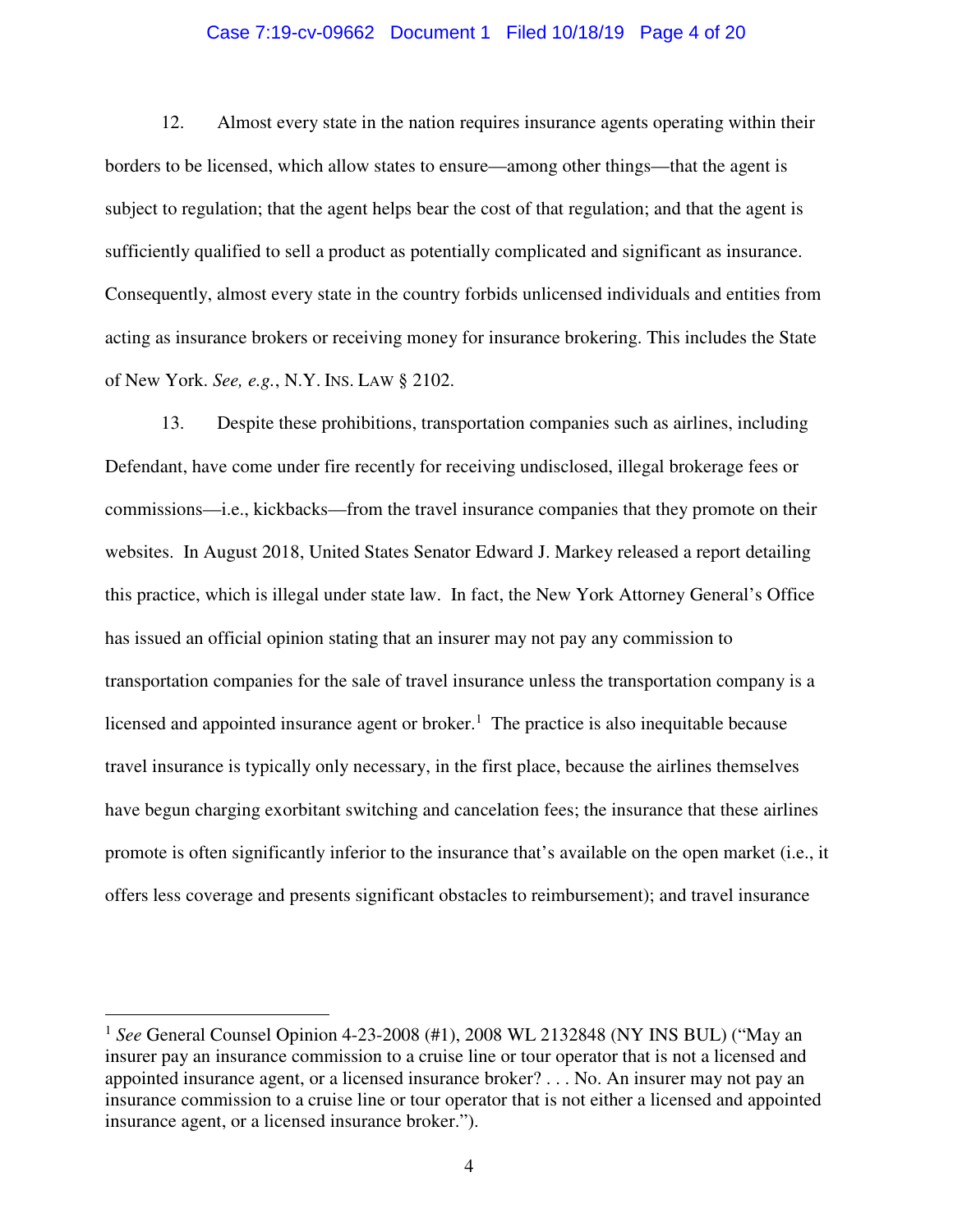## Case 7:19-cv-09662 Document 1 Filed 10/18/19 Page 5 of 20

kickbacks now constitute an illegal but significant "profit center" for "almost every major airline" in the country—one that's being unknowingly funded by consumers. $2$ 

14. JetBlue engages in the type of unlicensed insurance brokering described in the Markey Report. Throughout the class period, JetBlue offered for sale and urged its passengers, via its website, to buy travel insurance provided by a third-party insurer, Allianz.<sup>3</sup> If a passenger in fact opted for coverage, they would pay a certain sum to the insurer in exchange for the travel insurance. That sum, however, included an undisclosed fee that JetBlue would ultimately retain, in exchange for helping broker the insurance sale. This is an illegal brokerage fee paid to JetBlue.

15. JetBlue did not, however, disclose to consumers that it was receiving these kickbacks, and its website misled consumers into unknowingly funding its improper brokerage fees, as described in more detail, below.

## **B. JetBlue misleads consumers into funding its illegal brokerage fees.**

16. JetBlue is one of the largest airline carriers in the United States. JetBlue flies to 102 destinations in North, Central, and South America, and operates approximately 1,000 flights daily.

17. As part of its business, JetBlue sells tickets to customers through its website,

www.jetblue.com.

 $\overline{a}$ 

18. When a customer visits JetBlue's website, the site allows the customer to search their preferred destination and travel dates.

<sup>2</sup> *See* OFFICE OF SENATOR EDWARD J. MARKEY, FLYER BEWARE: IS TRAVEL INSURANCE WORTH IT? (2018), available at https://www.markey.senate.gov/imo/media/doc/Flyer%20 Beware%20Report.pdf (hereafter, the "Markey Report").

<sup>&</sup>lt;sup>3</sup> More specifically, Allianz Global Assistance, Jefferson Insurance Company, and BCS Insurance Company.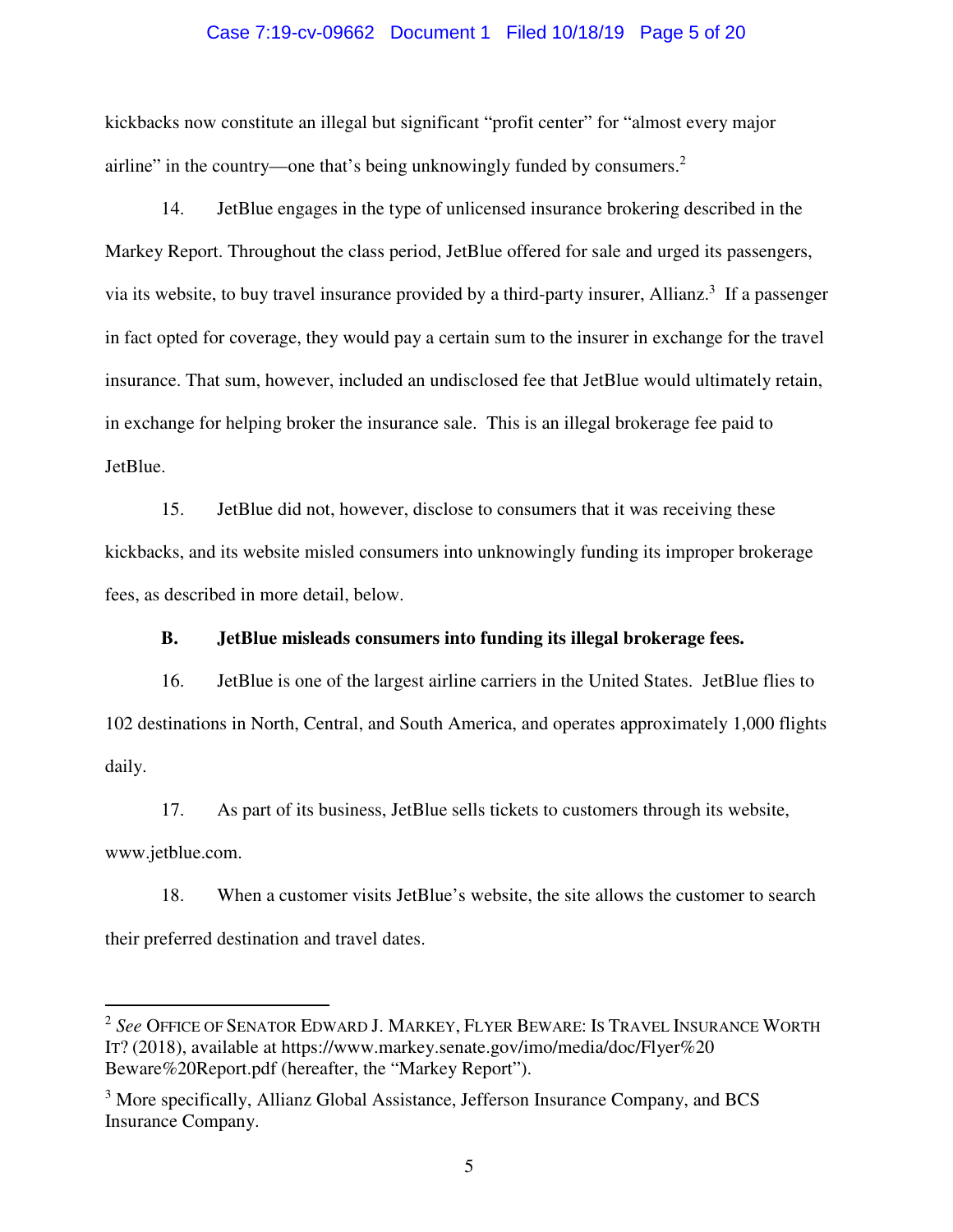# Case 7:19-cv-09662 Document 1 Filed 10/18/19 Page 6 of 20

19. After the customer chooses their specific flight itinerary, JetBlue's website

provides the customer with the price of that flight and then the customer is prompted to click

"Continue".

20. After the customer inserts their personal and contact information and selects their seats, the customer reaches the "Payment" page. However, before the customer completes their purchase, JetBlue's website presents customers with the option to buy trip insurance through a third-party insurance provider. Specifically, customers are presented with the below options:

## **Add Travel Protection**

. Yes, I want the flexibility to change my flight for covered reasons for a total of \$43.31. (Highly Recommended) All these benefits for a fraction of the ticket cost: • More flexibility: Reimburses up to 100% for covered trip cancellation and interruption • Luggage protection: Benefits for loss, damage or theft of your personal belongings · Delay insurance: Reimburses for eligible, unexpected meals, accommodations and baggage delay expenses • The help you need: 24-hour emergency assistance and concierge services "And of course - always get travel insurance." - USA Today, July 2017 Review Period: If you're not completely satisfied, you have 10 days (or more, depending on your state of residence) to request a refund, provided you haven't started your trip or initiated a claim. Premiums are non-refundable after this period. ● No, I choose not to protect my \$641.60 purchase and understand I am responsible for all cancellation fees and delay expenses. 30.391 customers protected their trip in the last 7 days

Recommended, offered and sold by Allianz Global Assistance. Underwritten by Jefferson Insurance Company or BCS Insurance Company. Terms and exclusions (incl. for pre-existing conditions) apply. Plan details and disclosures.

21. The option to choose the travel protection is followed by the conspicuous statement in blue font: "Highly Recommended".

22. Customers are also given the option to click "No . . . I choose not to protect my

[ticket price] purchase and understand **I am responsible** for all cancellation fees and delay

expenses" (emphasis in original).

23. At the bottom of the text box, in smaller font, is the statement "Recommended,

offered and sold by Allianz Global Assistance. Underwritten by Jefferson Insurance Company

or BCS Insurance Company."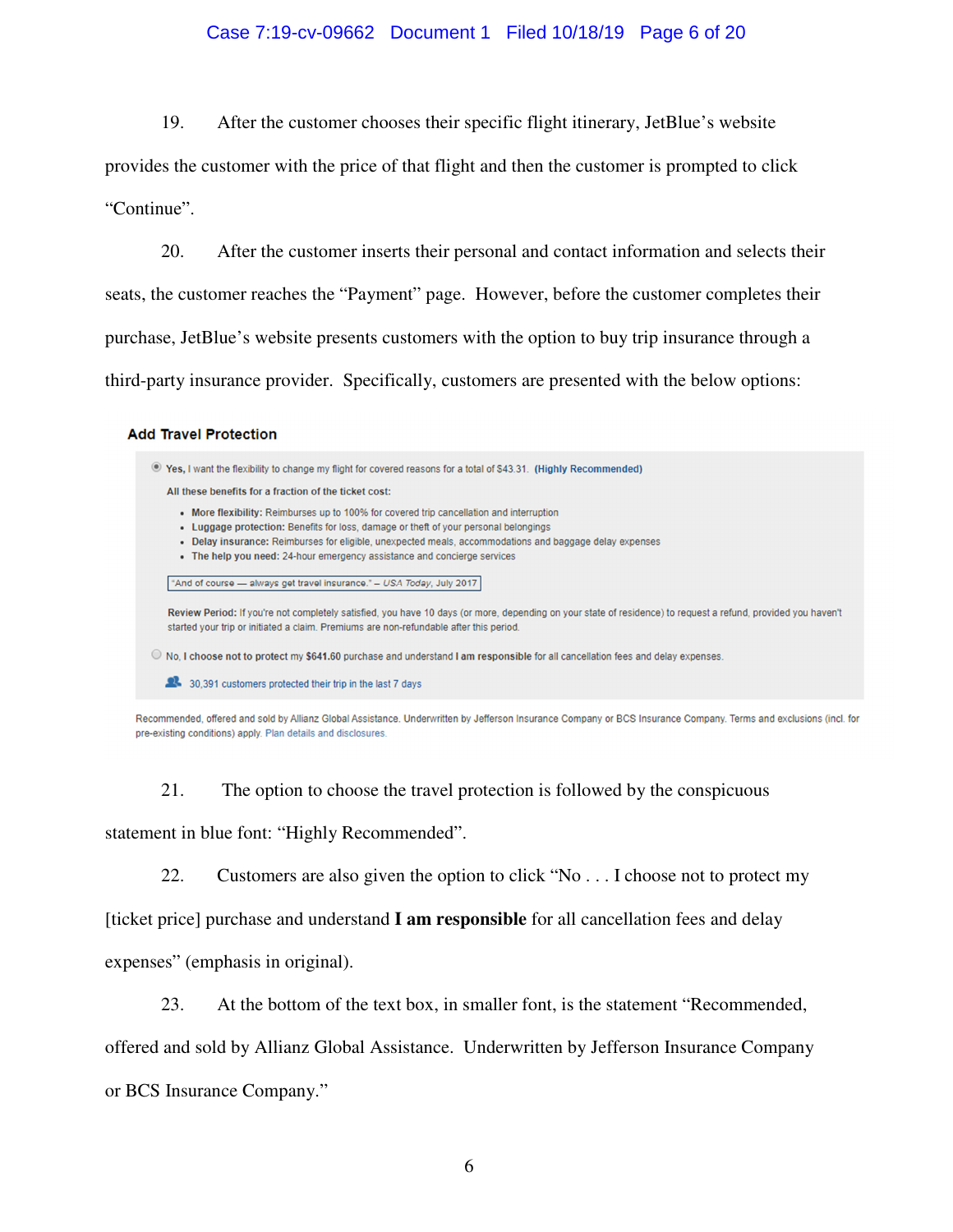## Case 7:19-cv-09662 Document 1 Filed 10/18/19 Page 7 of 20

27. If a customer elects to buy travel insurance for a flight, Allianz will send the customer an email containing a copy of the purchased insurance policy. Nowhere in that communication or accompanying insurance policy is there any reference to JetBlue receiving any payment in connection with the transaction. In fact, in the Letter of Confirmation that Allianz sends individuals who purchase travel insurance through JetBlue's website, it states, "AGA Service Company is the licensed producer and administrator for this plan."

28. JetBlue leaves the consumer with the false impression that the charge for trip insurance is a passthrough fee. A passthrough fee is a fee that is passed on to another entity and for which JetBlue has no financial interest. The impression of JetBlue's representations and omissions to consumers is that, when consumers purchase a trip-insurance policy, the funds to cover the policy's cost go to an independent third-party insurance company, whom JetBlue falsely identifies as the company brokering the policy for sale to the consumer.

29. Moreover, on JetBlue's website, JetBlue states, "JetBlue wants every trip to be the best it can be. That's why we've partnered with Allianz Global Assistance – a world leader in travel insurance and assistance services. Travel insurance from Allianz can provide coverage before and during your trip to help protect the investment you've made in your travel plans."<sup>4</sup> Accordingly, JetBlue is affirmatively representing that it is Allianz, not JetBlue, providing the trip insurance.

30. JetBlue's marketing is intended to create the impression that the trip insurance is in the consumer's best interest.

27. Further, by indicating that the travel insurance is "offered and sold" by Allianz, JetBlue's website misleadingly indicates—in the affirmative—that a consumer's travel insurance

 $\overline{a}$ 

<sup>4</sup> Travel Insurance, *available at* https://www.jetblue.com/customer-assurance/travel-insurance (last accessed 10/11/2019).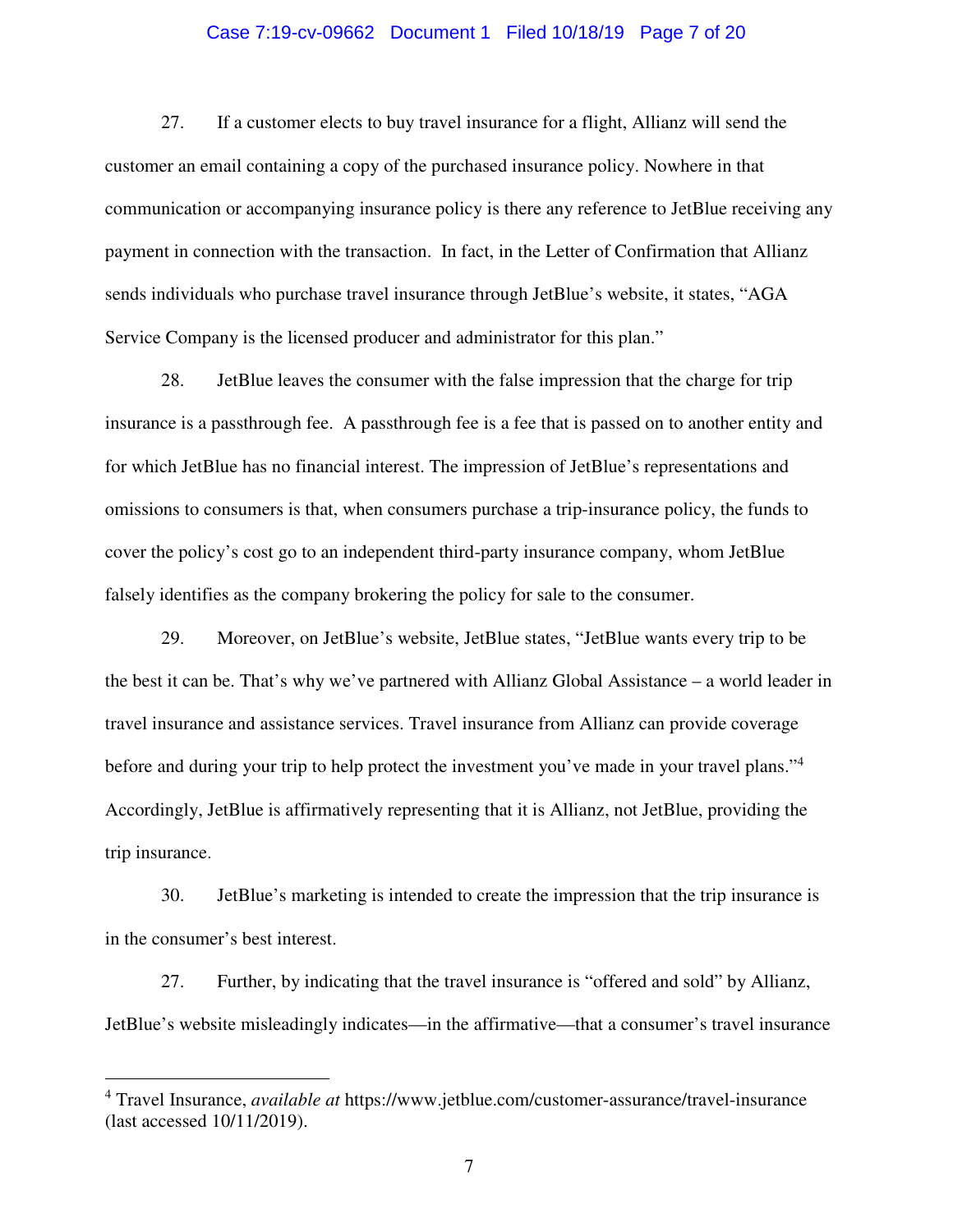## Case 7:19-cv-09662 Document 1 Filed 10/18/19 Page 8 of 20

costs are passed through entirely to the third-party insurance company. In fact, JetBlue represents, on its website, that refunds come directly from Allianz. Specifically, JetBlue states, "Allianz Global Assistance will process a full refund of the premium within 10 days of purchase, as long as you have not yet departed on your trip or filed a claim."<sup>5</sup>

28. However, in reality, and completely unbeknownst to its customers, JetBlue illegally profits off of the sale of travel insurance, as JetBlue retains or ultimately receives for itself a portion of the funds for every trip-insurance policy its consumers purchase on its website. At no point during the transaction does JetBlue disclose that it receives a commission or kickback every time a customer elects to purchase travel insurance, or that the consumers are funding this kickback. JetBlue's website represents to the consumer that it is Allianz, not JetBlue, who is recommending, offering, and selling, the travel insurance. At no point during the class period did JetBlue disclose to Plaintiff, or any of the Class members, the true nature of its relationship with Allianz or any other entity that is associated with the travel insurance offered on JetBlue's website.

29. Despite the fact that state law generally prohibits the unlicensed sale of insurance, including receipt of commissions on sales of insurance, JetBlue masks its own financial interest in the purchase of the insurance by identifying Allianz as the producer and administrator of the policies, failing to mention its own role as also acting as an insurance agent, and receiving commissions.

 $\overline{a}$ 

<sup>5</sup> Travel Insurance, *available at* https://www.jetblue.com/customer-assurance/travel-insurance (last accessed 10/11/2019).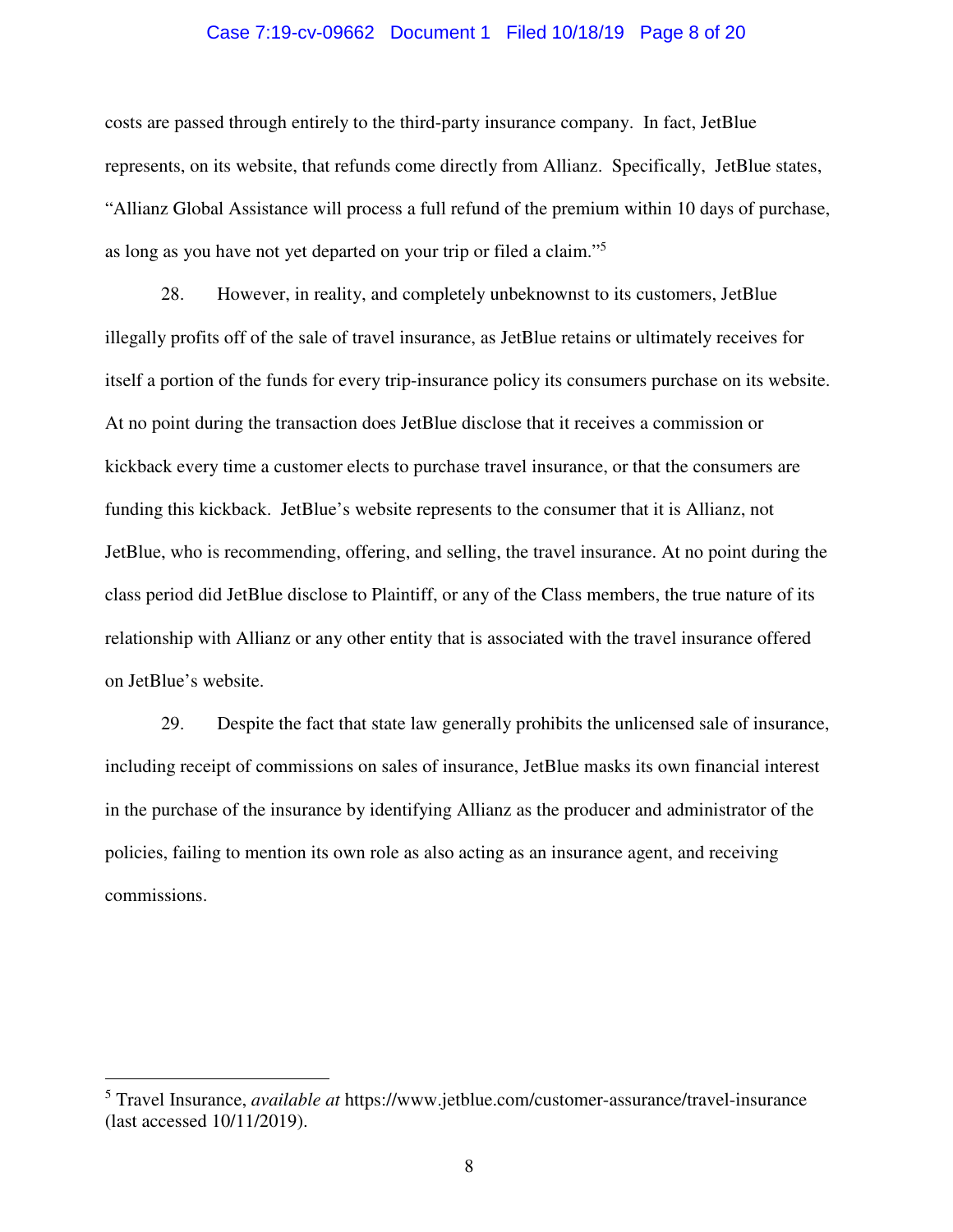# **C. As a result of JetBlue's illegal brokerage fees, Plaintiff and the proposed class were damaged.**

30. Travel insurance is available on the open market that is less expensive than the insurance offered on JetBlue's website, and often provides superior or comparable coverage, in part because the open-market insurance does not include any illegal kickbacks to JetBlue. For example, JetBlue's insurance is nearly twice as expensive as comparable—if not superior—plans that are otherwise available to consumers. This discrepancy is attributable to the illegal commissions that JetBlue receives from its insurers.

31. At no point did JetBlue inform Plaintiff that a portion of the trip insurance billed to her included an illegal kickback to JetBlue.

32. Had Plaintiff been aware that a portion of the costs of the travel insurance was being used to fund an illegal kickback to JetBlue, she would not have paid for the travel insurance and/or would have paid less for travel insurance.

# **D. Plaintiff's travel-insurance-policy purchases were unrelated to JetBlue's prices, rates, or services.**

33. JetBlue provides no services to its customer in connection with the sale of travel insurance on its website.

34. The price of the travel insurance is a price offered or set by the insurer, not JetBlue.

35. No contractual relationship is formed between the customer and JetBlue in connection with a customer's purchase of travel insurance on JetBlue's website.

36. No bargained-for exchange takes place between the customer and JetBlue in connection with a customer's purchase of travel insurance on JetBlue's website.

37. JetBlue does not compete with other airlines for insurance-brokerage services, which—in any event—it is prohibited from providing under state law.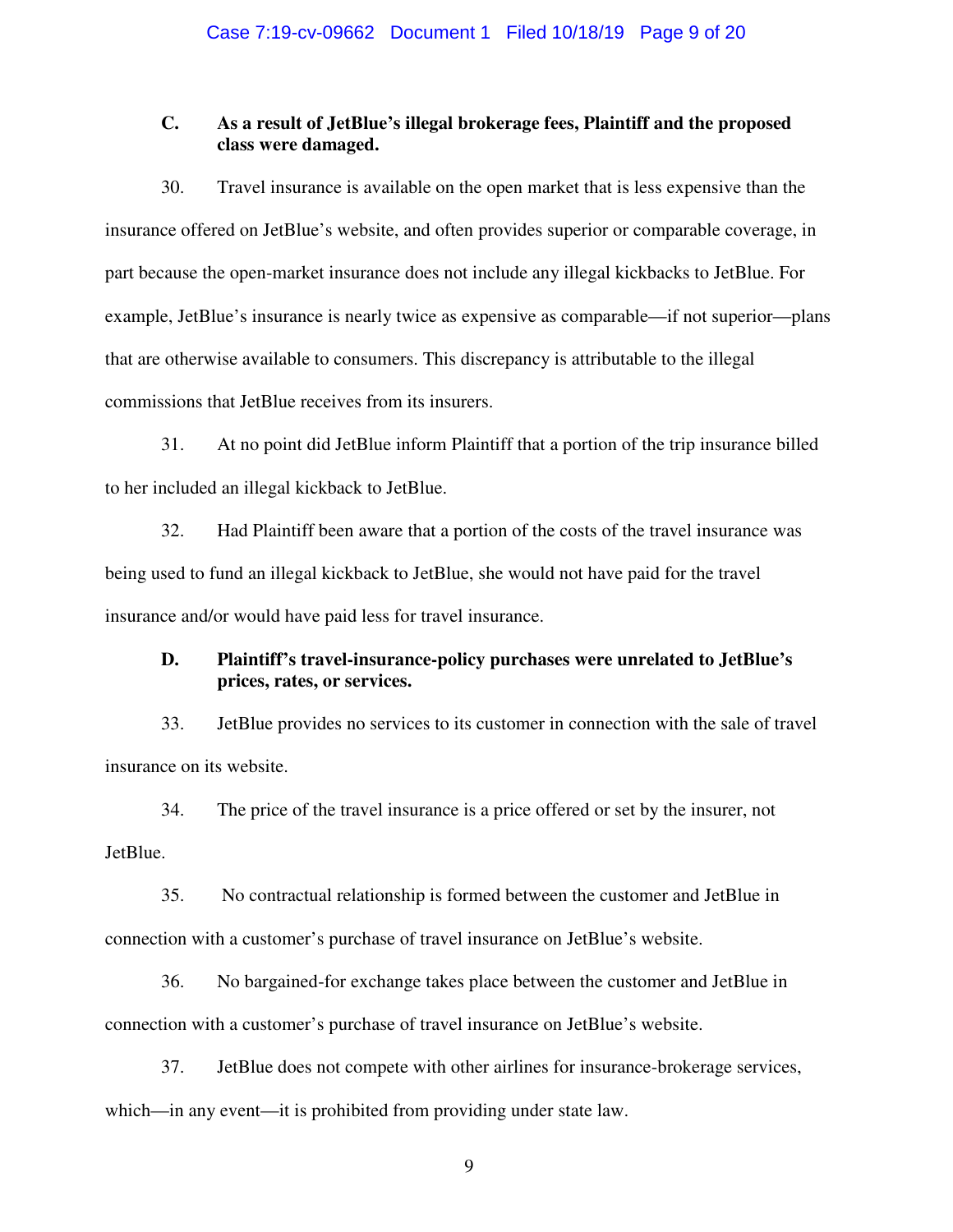## **V. CLASS-ACTION ALLEGATIONS**

38. Plaintiff brings this proposed class action on behalf of herself and on behalf of a separate state class – a Nationwide Class and a New York Class (together, "Classes") pursuant to Federal Rules of Civil Procedure  $23(a)$ ,  $23(b)(2)$ ,  $(b)(3)$ , and  $(c)(4)$ .

The Nationwide Class is initially defined as: All persons who purchased a travelinsurance policy on JetBlue's website in the United States within the applicable limitations period (the "Class Period").

The New York Class is initially defined as: All persons who purchased a travel-insurance policy on JetBlue's website in the State of New York within the applicable limitations period (the "Class Period").

39. Excluded from the proposed Classes are: the Defendant; any entity in which the Defendant has a controlling interest, is a parent or subsidiary, or which is controlled by the Defendant, as well as the officers, directors, affiliates, legal representatives, heirs, predecessors, successors, and assigns of Defendant; and judicial officers to whom this case is assigned and their immediate family members.

40. Plaintiff reserves the right to re-define the Class definitions after conducting discovery.

41. **Numerosity (Fed. R. Civ. P. 23(a)(1)).** Pursuant to Rule 23(a)(1), the Classes are so numerous that joinder of all members would be impracticable. While the exact number of Class members has not yet been determined, Plaintiff believes that the Classes are comprised of millions of members geographically dispersed throughout the United States and in the State of New York. The Classes, however, are readily identifiable from information and records in the possession of Defendant and third parties and can be ascertained through appropriate investigation and discovery. Class members may be notified of the pendency of this action by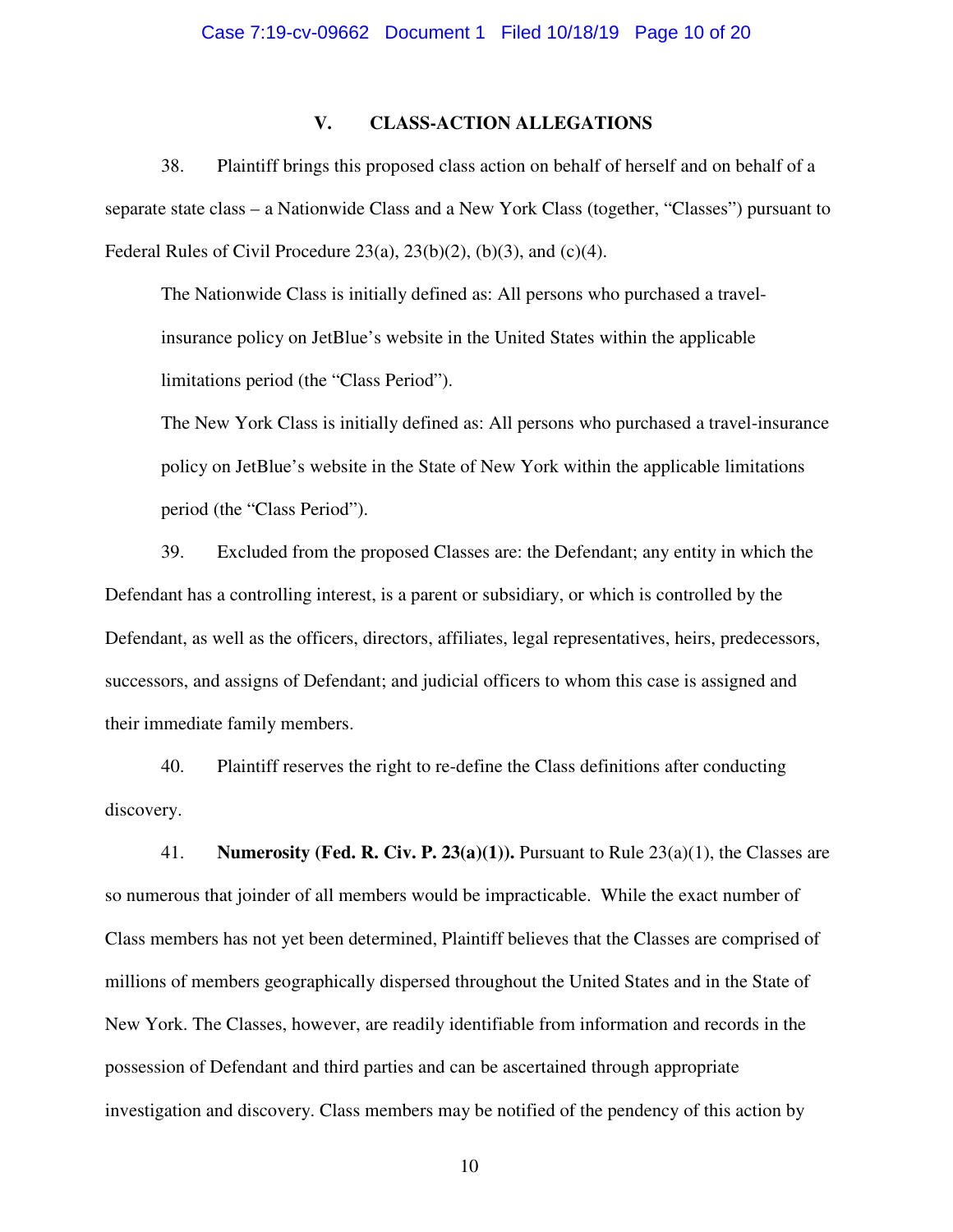#### Case 7:19-cv-09662 Document 1 Filed 10/18/19 Page 11 of 20

any appropriate methods approved by the Court, which may include by mail or email, internet postings, or by published notice.

42. **Commonality and Predominance (Fed. R. Civ. P. 23(a)(2); 23(b)(3)).** Common questions of law and fact exist with regard to each of the claims and predominate over questions affecting only individual members of the Classes. Questions common to the Classes include, but are not limited to, the following:

- a) whether JetBlue engaged in the unlicensed practice of soliciting, negotiating, transacting, or effectuating contracts of insurance;
- b) whether JetBlue engaged in unlawful, unfair, or fraudulent acts and business practices by omitting its receipt or retention of kickbacks/commissions;
- c) whether the representations made about insurance premiums collected by JetBlue would lead a reasonable customer to believe it was a pass-through charge;
- d) whether JetBlue's omissions or misstatements relating to travel insurance would have been considered material by a reasonable consumer;
- e) whether JetBlue's omissions or misstatements regarding travel insurance resulted in the Classes being damaged;
- f) whether JetBlue receives undisclosed kickbacks, commissions, or fees from the sale of travel insurance; and

g) whether JetBlue unlawfully enriched itself at the expense of the Class members.

43. These common questions predominate over any questions solely affecting individual Class members.

44. **Typicality (Fed. R. Civ. P. 23(a)(3)).** Pursuant to Rule 23(a)(3), Plaintiff's claims are typical of the claims of the members of the Classes because of the similarity, uniformity, and common purpose of JetBlue's allegedly unlawful conduct. Like all Class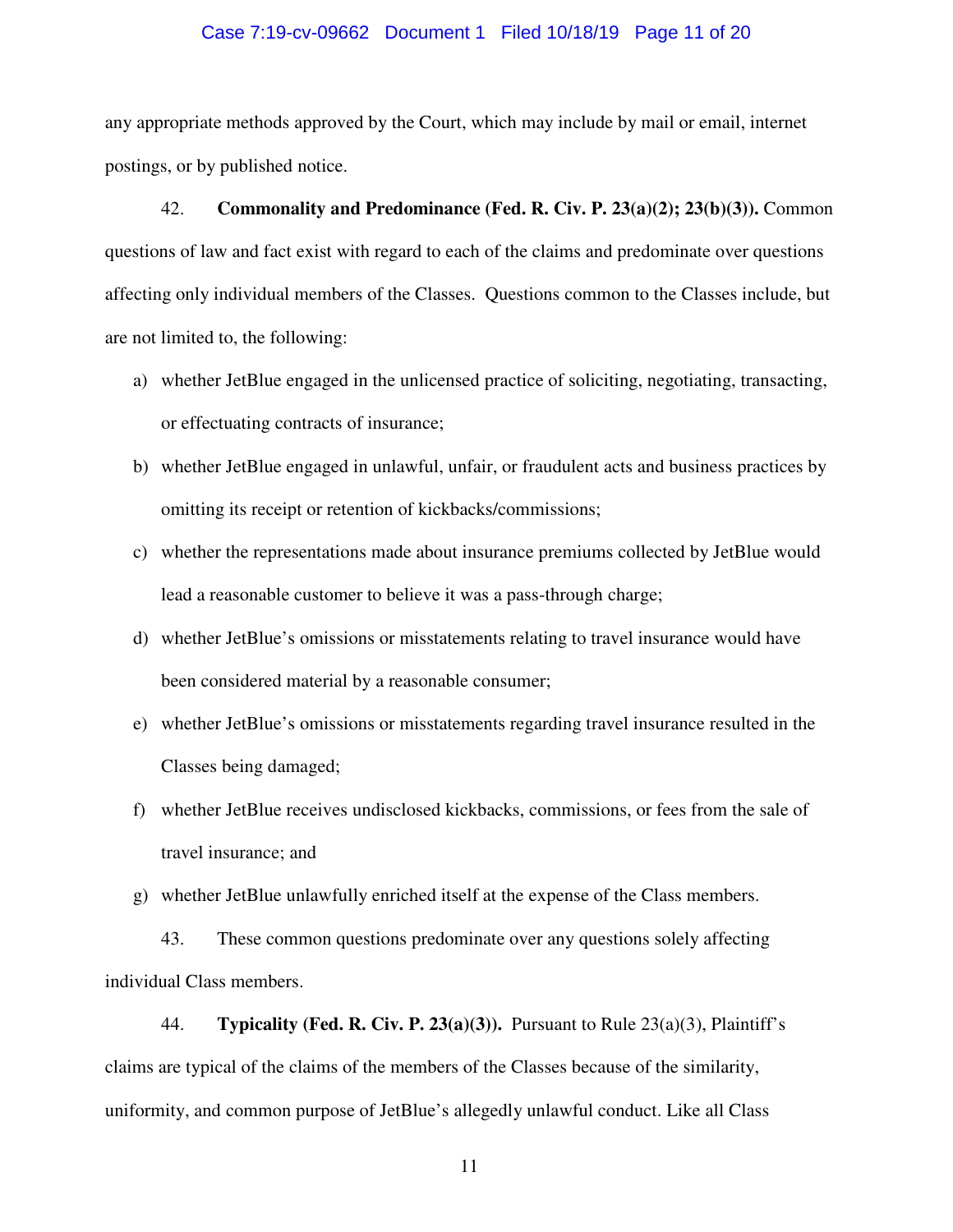## Case 7:19-cv-09662 Document 1 Filed 10/18/19 Page 12 of 20

members, Plaintiff was damaged by paying money that JetBlue deceptively presented as a passthrough charge to an insurance company, when in fact JetBlue enriched itself in this process.

45. **Adequacy of Representation (Fed. R. Civ. P. 23(a)(4)).** Pursuant to Rule  $23(a)(4)$ , Plaintiff and her counsel will fairly and adequately protect the interests of the Classes. Plaintiff has no interest antagonistic to, or in conflict with, the Classes that she seeks to represent. Plaintiff has retained competent and capable attorneys with significant experience in complex and class-action litigation, including consumer class actions. Plaintiff and her counsel are committed to prosecuting this action vigorously on behalf of the Classes and have the financial and other resources to do so.

46. **Superiority (Fed. R. Civ. P. 23(b)(3)).** Class-action treatment is a superior method for the fair and efficient adjudication of this controversy, in that, among other things, such treatment will permit a large number of similarly situated persons to prosecute their common claims in a single forum simultaneously, efficiently, and without the unnecessary duplication of evidence, effort, expense, or the possibility of inconsistent or contradictory judgments that numerous individual actions would engender. The benefits of the class mechanism, including providing injured persons or entities with a method for obtaining redress on claims that might not be practicable to pursue individually, substantially outweigh any difficulties that may arise in the management of this class action. There will be no significant difficulty in the management of this case as a class action.

47. **Risk of Inconsistent or Dispositive Adjudications and the Appropriateness of Final Injunctive or Declaratory Relief (Fed. R. Civ. P. 23(b)(1) and (2)).** In the alternative, this action may properly be maintained as a class action, because: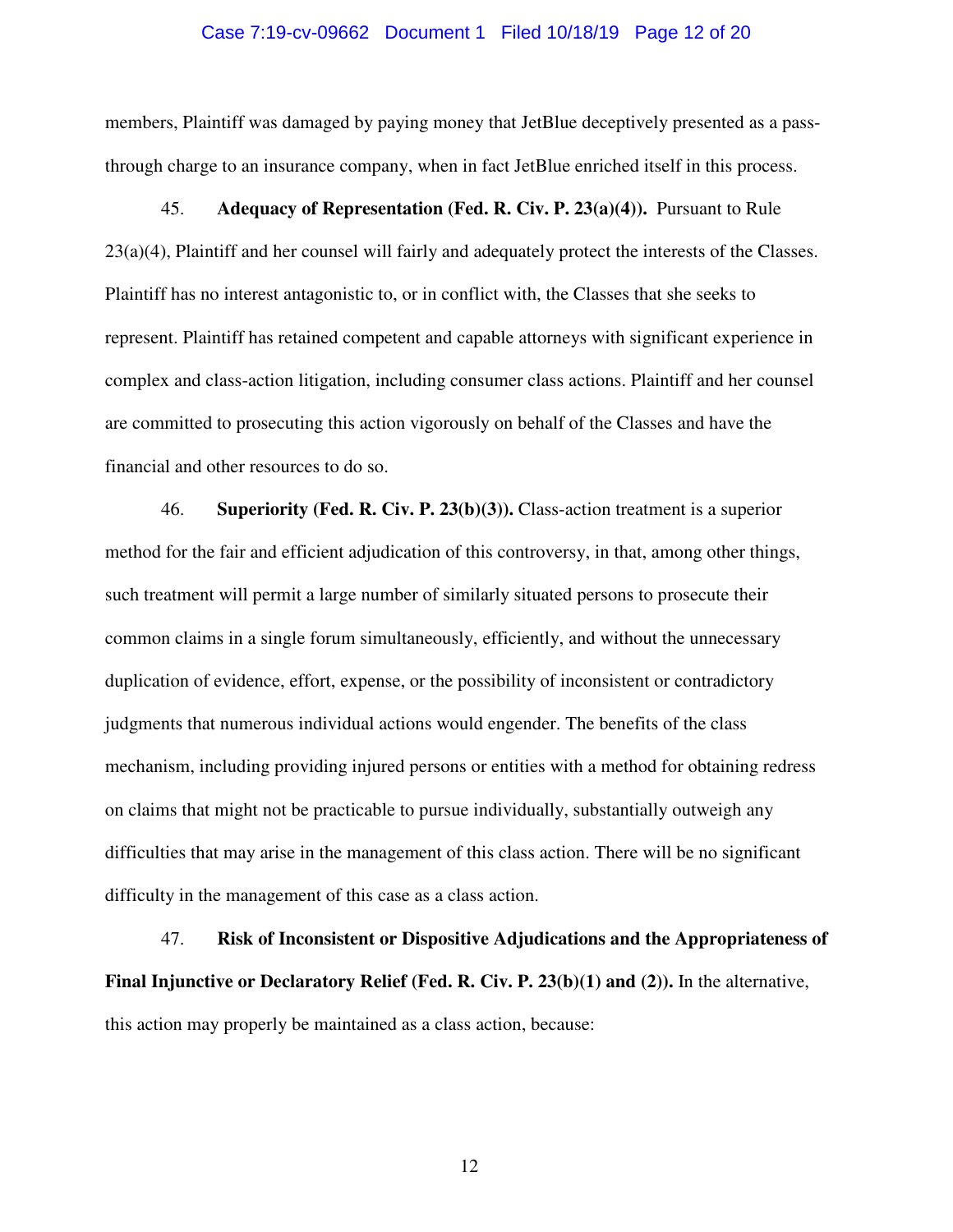## Case 7:19-cv-09662 Document 1 Filed 10/18/19 Page 13 of 20

(a) the prosecution of separate actions by individual members of the Classes would create a risk of inconsistent or varying adjudication with respect to individual members of the Classes, which would establish incompatible standards of conduct for Defendant; or

(b) the prosecution of separate actions by individual members of the Classes would create a risk of adjudications with respect to individual members of the Classes which would, as a practical matter, be dispositive of the interests of other members of the Classes not parties to the adjudications, or substantially impair or impede their ability to protect their interests; or

(c) Defendant has acted or refused to act on grounds generally applicable to the Classes, thereby making appropriate final injunctive or corresponding declaratory relief with respect to the Classes as a whole.

48. **Issue Certification. Fed. R. Civ. P. 23(c)(4).** In the alternative, the common questions of fact and law are appropriate for issue certification on behalf of the proposed Classes.

## **COUNT I**

## **UNJUST ENRICHMENT (On Behalf of Plaintiff and the Nationwide and New York Classes)**

49. Plaintiff re-alleges and incorporates by reference all paragraphs as if fully set forth herein.

50. Plaintiff brings this claim for unjust enrichment on behalf of herself and the proposed Nationwide and New York Classes.

51. Plaintiff and each Class member conferred a benefit on JetBlue by funding JetBlue's illegal kickbacks, which allowed JetBlue to enrich itself to the detriment of Plaintiff and the Class members.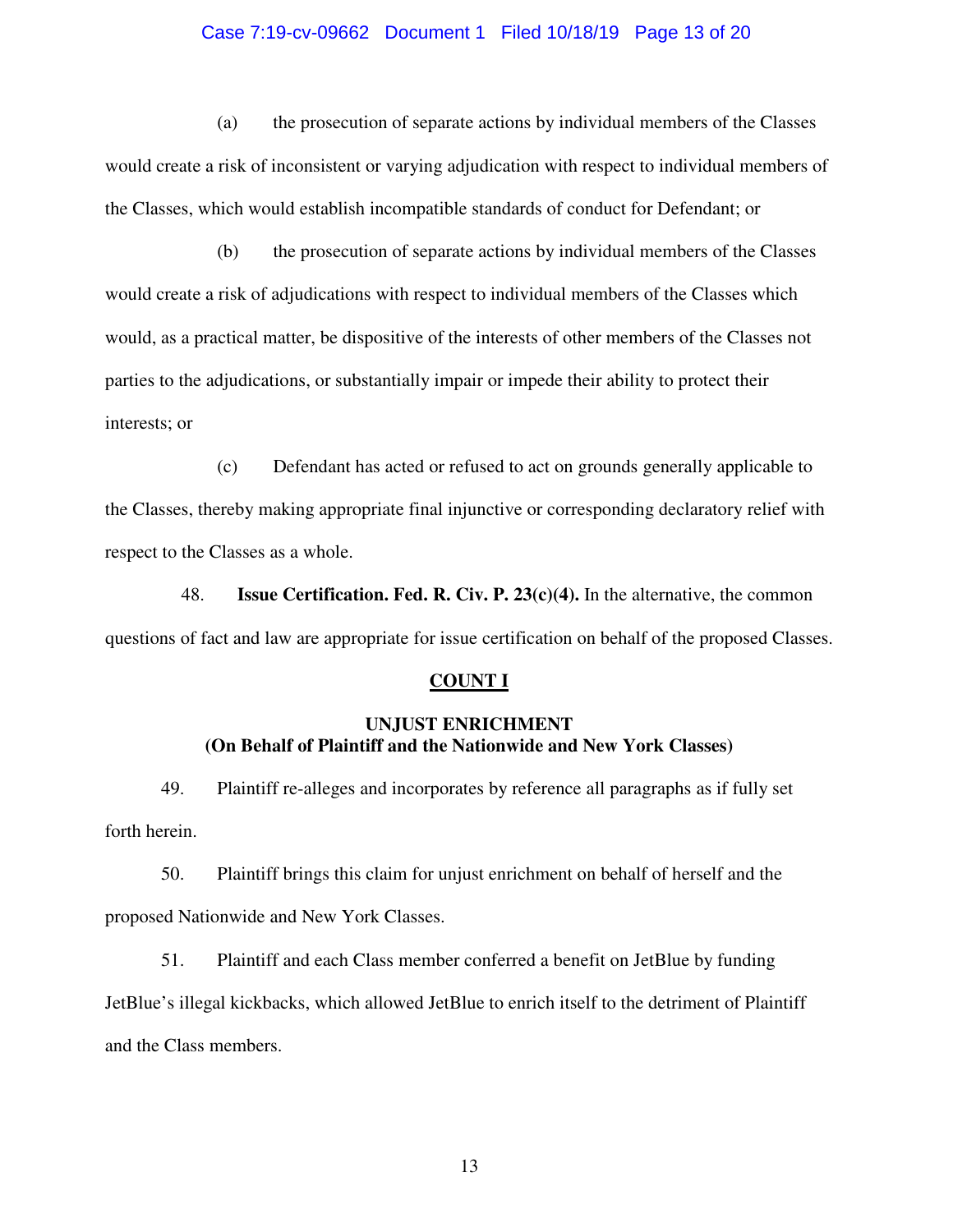## Case 7:19-cv-09662 Document 1 Filed 10/18/19 Page 14 of 20

52. JetBlue appreciated, accepted, and retained this benefit, as it garnered substantial profits by virtue of the illegal kickbacks.

53. Under the circumstances, it would be inequitable to allow JetBlue to retain this benefit, as it was obtained through deceptive representations and was otherwise illegal under state insurance laws.

54. Because JetBlue's retention of the non-gratuitous benefits conferred on it by Plaintiff and the Class members is unjust and inequitable, JetBlue must pay restitution to Plaintiff and the Class members for its unjust enrichment, as ordered by the Court.

## **COUNT II**

# **DECEPTIVE ACTS OR PRACTICES, NEW YORK GEN. BUS. LAW § 349 (On Behalf of Plaintiff and the Nationwide and New York Classes)**

55. Plaintiff re-alleges and incorporates by reference all paragraphs as if fully set forth herein.

56. Plaintiff brings this claim individually and on behalf of the members of the proposed Nationwide and New York Classes.

57. By the acts and conduct alleged herein, Defendant committed unfair or deceptive acts and practices by making omissions and misrepresentations regarding its retention of illegal brokerage fees, failure to indicate that a portion of Plaintiff's travel insurance costs would be illegally retained by or funneled to JetBlue, and misleadingly indicating that a consumer's travel insurance costs are passed through entirely to the third-party insurance company.

58. The foregoing deceptive acts and practices were directed at consumers.

59. Defendant's false, misleading, and deceptive statements and representations of fact have resulted in consumer injury or harm to the public interest.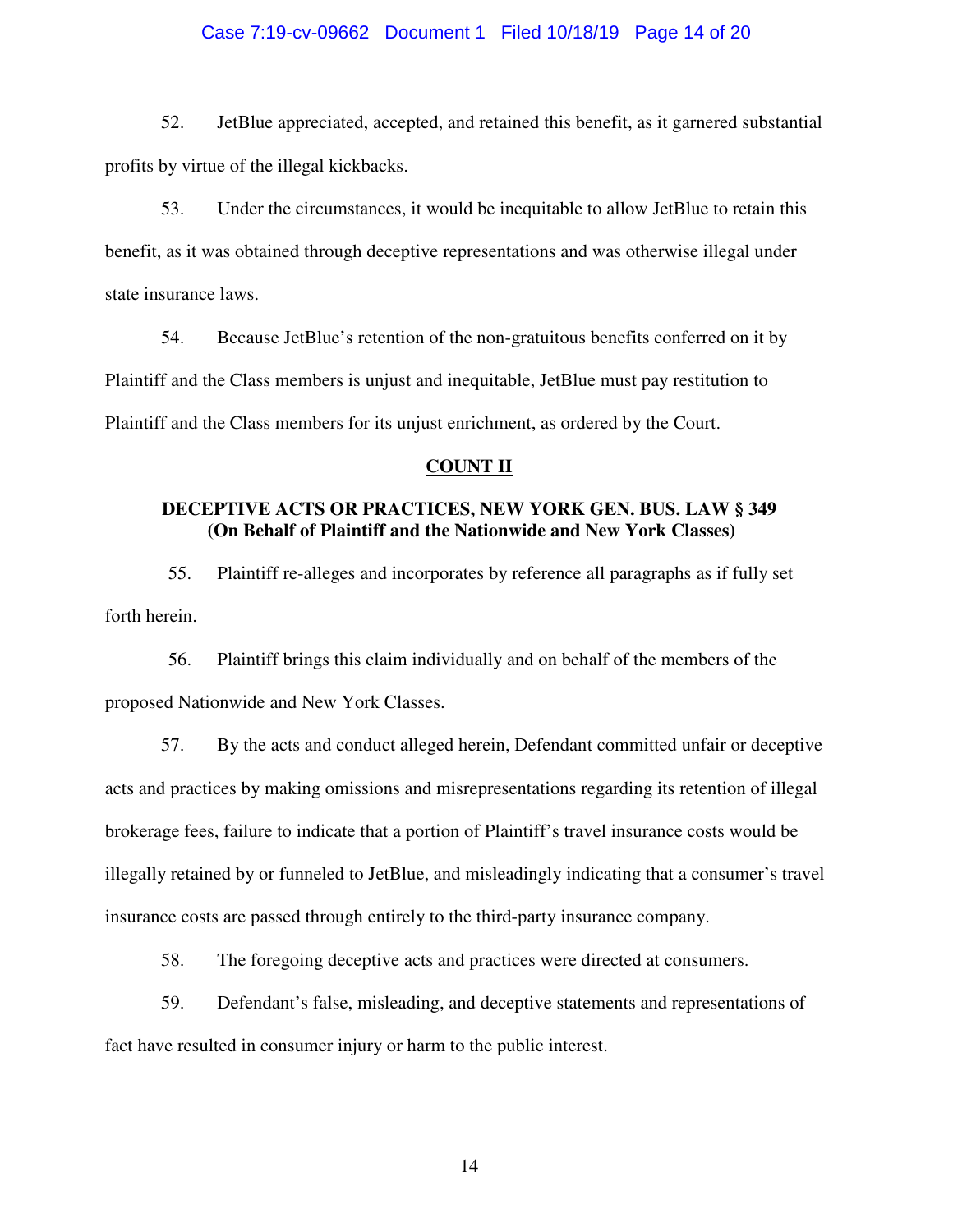## Case 7:19-cv-09662 Document 1 Filed 10/18/19 Page 15 of 20

60. Defendant's false, misleading, and deceptive statements and representations of fact were material to an objectively reasonable consumer. For example, a reasonable consumer would want to know that a portion of their travel insurance premiums were being illegally funneled to Defendant, and that information would factor into the consumer's decision to purchase or not to purchase travel insurance.

61. Plaintiff and Class members purchased travel insurance products that were priced higher than they would have been but for the undisclosed kickbacks, i.e., Plaintiff and the Class members were overcharged for those products. Plaintiff and the Class members would not have paid for the travel insurance and/or would have paid less for travel insurance had they been aware that the overcharges would be illegally retained by JetBlue. Accordingly, Plaintiff and Class members were injured because they paid money to JetBlue as a result of its unfair conduct.

62. As a direct and proximate result of Defendant's unfair acts or practices, Plaintiff and Class members have been damaged in an amount to be proven at trial.

63. Defendant engaged in such unlawful course of conduct with the intent to induce Plaintiff and the Class members into purchasing travel insurance and paying premiums above what they would otherwise pay or above what the policies are otherwise worth.

64. Plaintiff and Class Members seek relief under N.Y. Gen. Bus. Law § 349(h), including, but not limited to, actual damages, treble damages, statutory damages, injunctive relief, and/or attorney's fees and costs.

#### **COUNT III**

## **FALSE ADVERTISING, NEW YORK GEN. BUS. LAW § 350 (On Behalf of Plaintiff and the Nationwide and New York Classes)**

65. Plaintiff re-alleges and incorporates by reference all paragraphs as if fully set forth herein.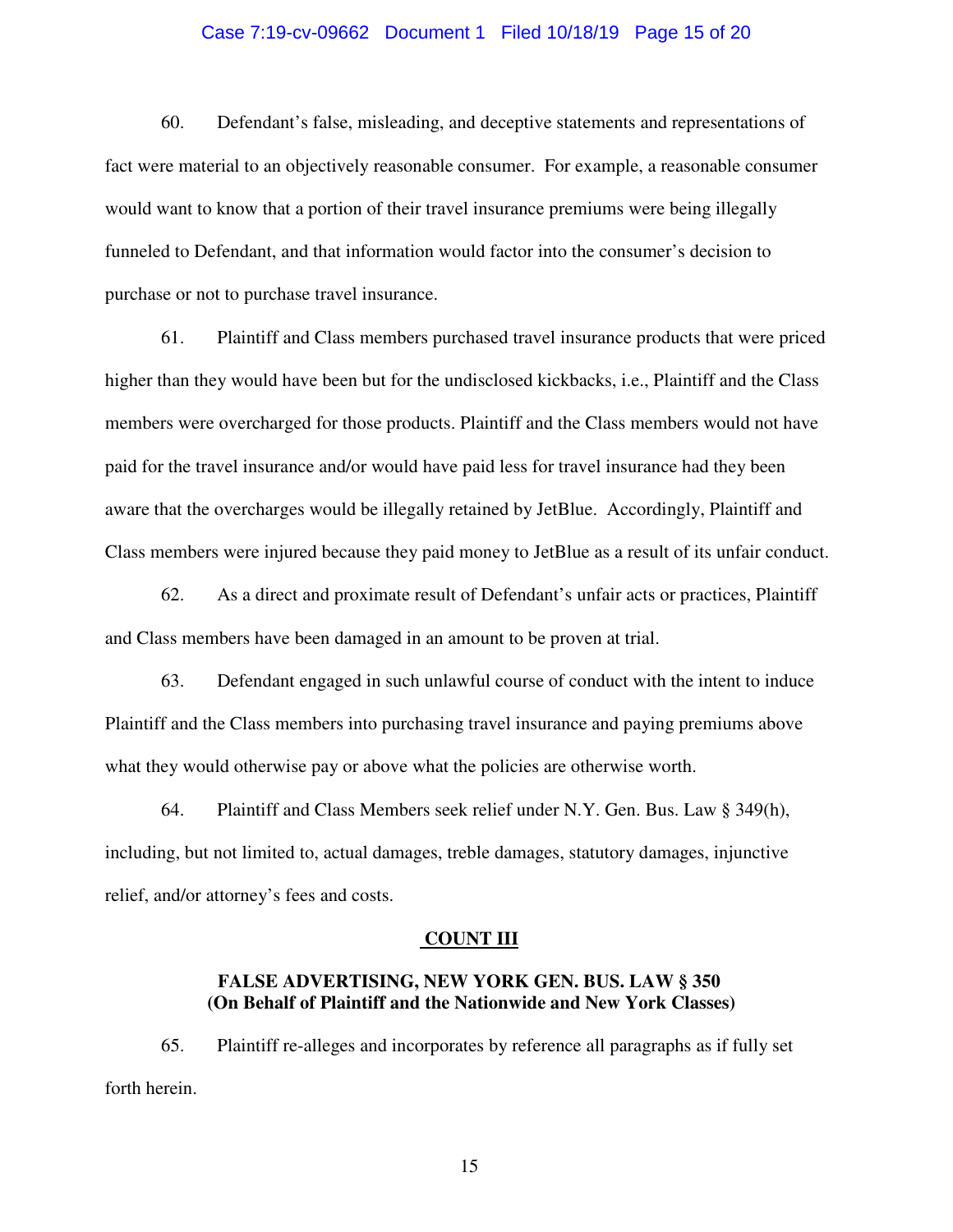## Case 7:19-cv-09662 Document 1 Filed 10/18/19 Page 16 of 20

66. Plaintiff brings this claim individually and on behalf of the members of the proposed Nationwide and New York Classes.

67. By the acts and conduct alleged herein, Defendant engaged in false or misleading advertising by making omissions and misrepresentations regarding its retention of illegal brokerage fees, failing to indicate that a portion of Plaintiff's travel insurance costs would be illegally retained by or funneled to JetBlue, and misleadingly indicating that a consumer's travel insurance costs are passed through entirely to the third-party insurance company.

68. The foregoing false or misleading advertisements were directed at consumers.

69. Defendant's false or misleading advertisements were material to an objectively reasonable consumer. For example, a reasonable consumer would want to know that a portion of their travel insurance premiums were being illegally funneled to Defendant, and that information would factor into the consumer's decision to purchase or not to purchase travel insurance.

70. Defendant's false, misleading, and deceptive statements and representations of fact have resulted in consumer injury or harm to the public interest.

71. Plaintiff and Class members purchased travel insurance products that were priced higher than they would have been but for the undisclosed kickbacks, i.e., Plaintiff and the Class members were overcharged for those products. Plaintiff and the Class members would not have paid for the travel insurance and/or would have paid less for travel insurance had they been aware that the overcharges would be illegally retained by JetBlue. Accordingly, Plaintiff and the Class members were injured because they paid money to JetBlue as a result of its unfair conduct.

72. As a direct and proximate result of Defendant's false or misleading advertisements, Plaintiff and Class members have been damaged in an amount to be proven at trial.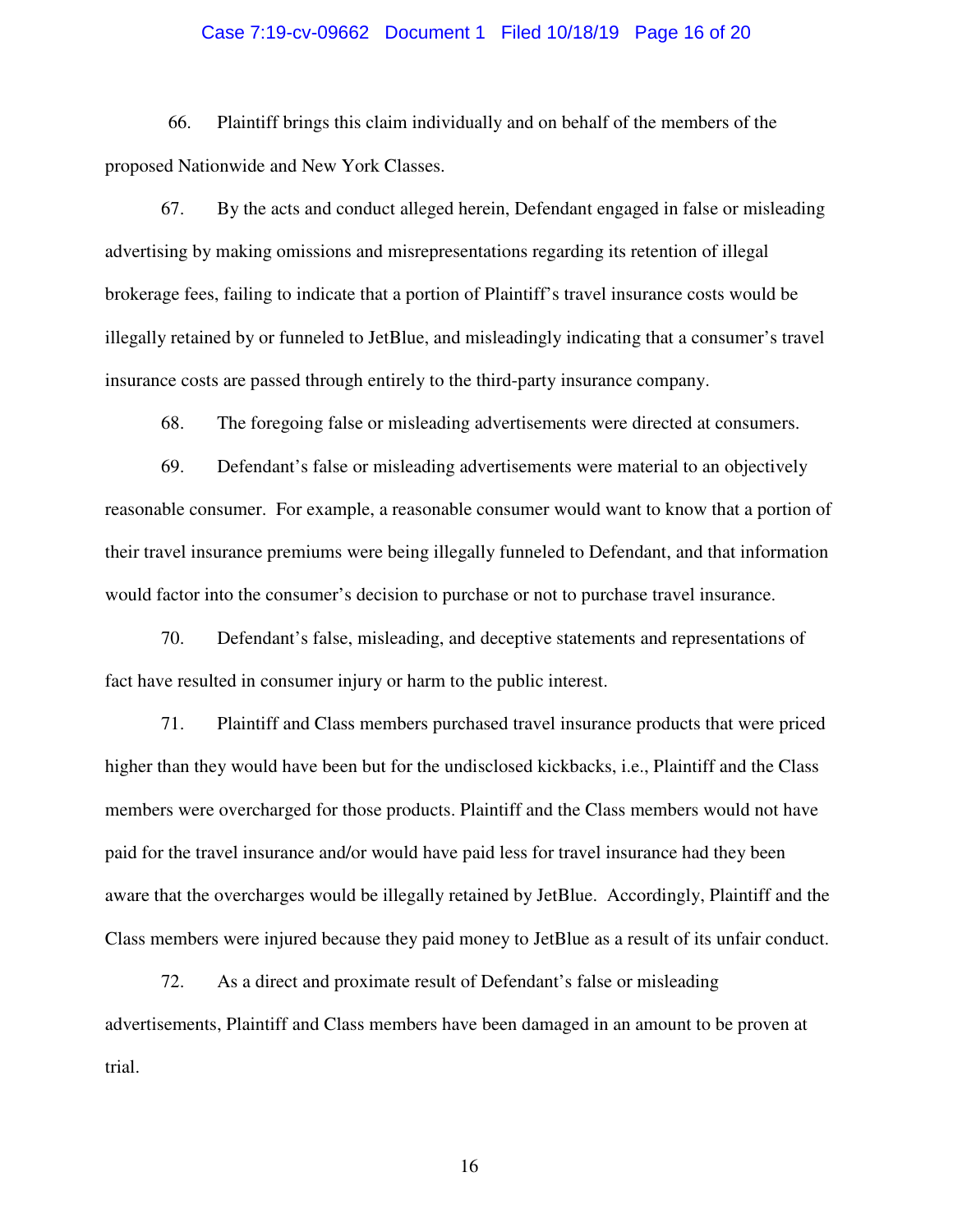## Case 7:19-cv-09662 Document 1 Filed 10/18/19 Page 17 of 20

73. Defendant engaged in such unlawful course of conduct with the intent to induce Plaintiff and the Class members into purchasing travel insurance and paying premiums above what they would otherwise pay or above what the policies are otherwise worth.

74. Plaintiff and Class members seek relief under N.Y. Gen. Bus. Law § 350-e, including, but not limited to, actual damages, treble damages, statutory damages, injunctive relief, and/or attorney's fees and costs.

#### **COUNT IV**

# **FRAUDULENT CONCEALMENT (On Behalf of Plaintiff and the Nationwide and New York Classes)**

66. Plaintiff re-alleges and incorporates by reference all paragraphs as if fully set forth herein.

67. Plaintiff brings a claim for fraudulent concealment on behalf of herself and the proposed Nationwide and New York Classes.

68. Plaintiff purchased travel insurance plans via Defendant's website and was exposed to the language that was present on the website.

69. As noted above, Defendant's website omitted material facts and made material misstatements regarding Defendant's receipt of illegal insurance-brokerage commissions.

70. Plaintiff relied on Defendant's omissions and misstatements in deciding to purchase travel insurance, or in deciding to purchase travel insurance at the price she paid for it.

71. But for Defendant's omissions and misstatements regarding its kickbacks, Plaintiff would not have purchased insurance from Allianz, and/or would not have been paid as much as she did for the travel insurance.

72. Defendant knowingly made the omissions and misstatement identified above with the intent to defraud Plaintiff.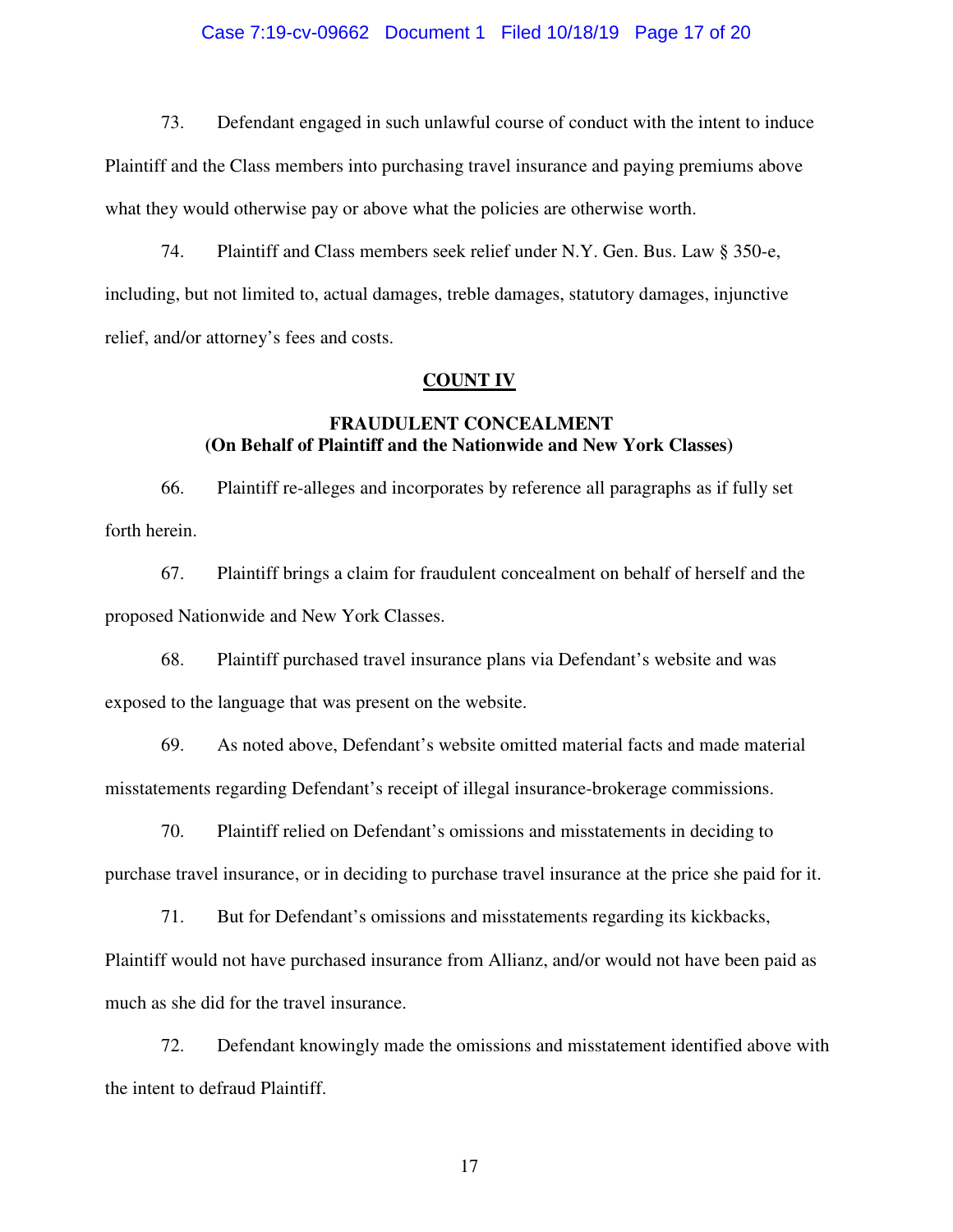## Case 7:19-cv-09662 Document 1 Filed 10/18/19 Page 18 of 20

73. Defendant had superior knowledge regarding the omission at issue, i.e., Defendant, and not Plaintiff, was in a better position to know that it was receiving illegal kickbacks from insurance companies.

74. Defendant had a duty to disclose this material information because Plaintiff entered into a contract with Defendant for the purchase of flights, and in turn, JetBlue left Plaintiff and Class members with the false impression that the charge for trip insurance was a passthrough fee.

75. Consumers could not readily know that Defendant was receiving undisclosed, illegal insurance commissions, in part because Defendant actively withheld this information from consumers.

76. Defendant, who actively withheld knowledge of its illegal kickbacks from consumers, was aware that consumers would be relying on these omissions and misstatements in agreeing to fund Defendant's illegal kickbacks.

77. As a consequence of Defendant's fraudulent concealment, Plaintiff was injured in an amount equal to the cost of the insurance; to the difference between the insurance and the cost of comparable insurance; or to the cost of the kickback that JetBlue received.

#### **PRAYER FOR RELIEF**

**WHEREFORE**, Plaintiff, on behalf of herself and members of the Classes, prays for relief as follows:

A. An order certifying the proposed Classes and designating Plaintiff as the named representative of the Classes and designating their attorneys as Class Counsel;

B. All declaratory relief available;

C. An award to Plaintiff and the Classes of compensatory, exemplary, and statutory damages, in an amount to be proven at trial;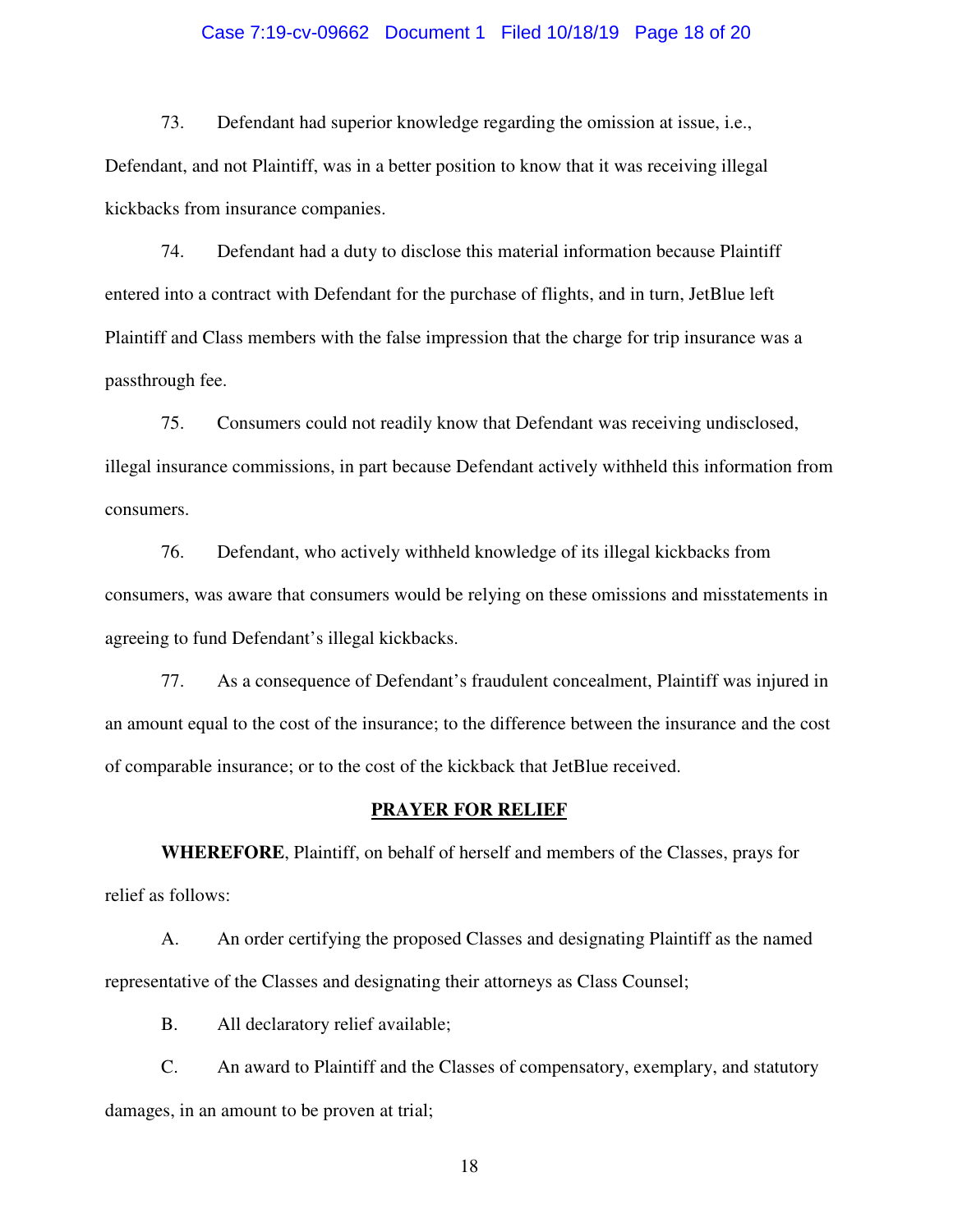## Case 7:19-cv-09662 Document 1 Filed 10/18/19 Page 19 of 20

D. An order enjoining Defendant from further engaging in the misconduct alleged herein;

- E. For restitution of all money or property wrongfully obtained by Defendant;
- F. For disgorgement, for the benefit of the Classes, all or part of the ill-gotten

profits;

- G. An award of attorneys' fees and costs as allowed by law;
- H. An award of pre-judgment and post-judgment interest, as provided by law;
- I. Leave to amend the Complaint to conform to the evidence produced at trial; and
- J. Such other relief as may be appropriate under the circumstances.

## **DEMAND FOR JURY TRIAL**

Plaintiff hereby demands a trial by jury of all claims so triable.

#### Dated: October 18, 2019 **STULL, STULL & BRODY**

Melissa R. Fmert

 Melissa R. Emert  $6$  East  $45^{\text{th}}$  St.-5th Floor New York, NY 10017 Telephone: 954-341-5561 Facsimile: 954-341-5531 Email: memert@ssbny.com

# **LEVI & KORSINSKY, LLP**

Rosemary M. Rivas\* 44 Montgomery Street, Suite 650 San Francisco, CA 94104 Telephone: 415-373-1671 Facsimile: 415-484-1294 Email: rrivas@zlk.com